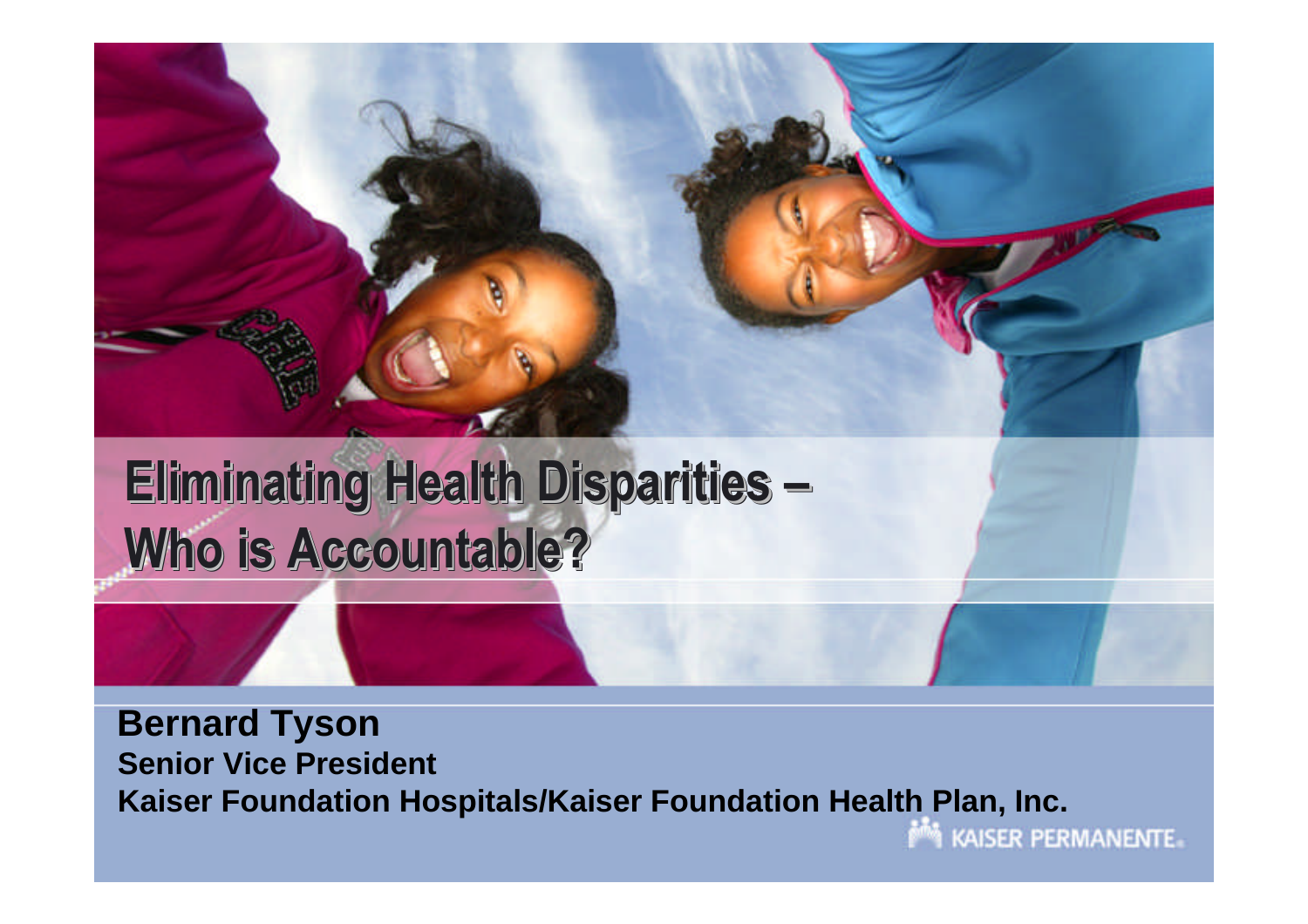**"For most of the areas studied, disparities between white patients and black patients have not substantially improved during the past decade…we will not make progress in eliminating disparities simply by tinkering with the system."**

> **Nicole Lurie, MD The New England Journal of Medicine August 18, 2005**

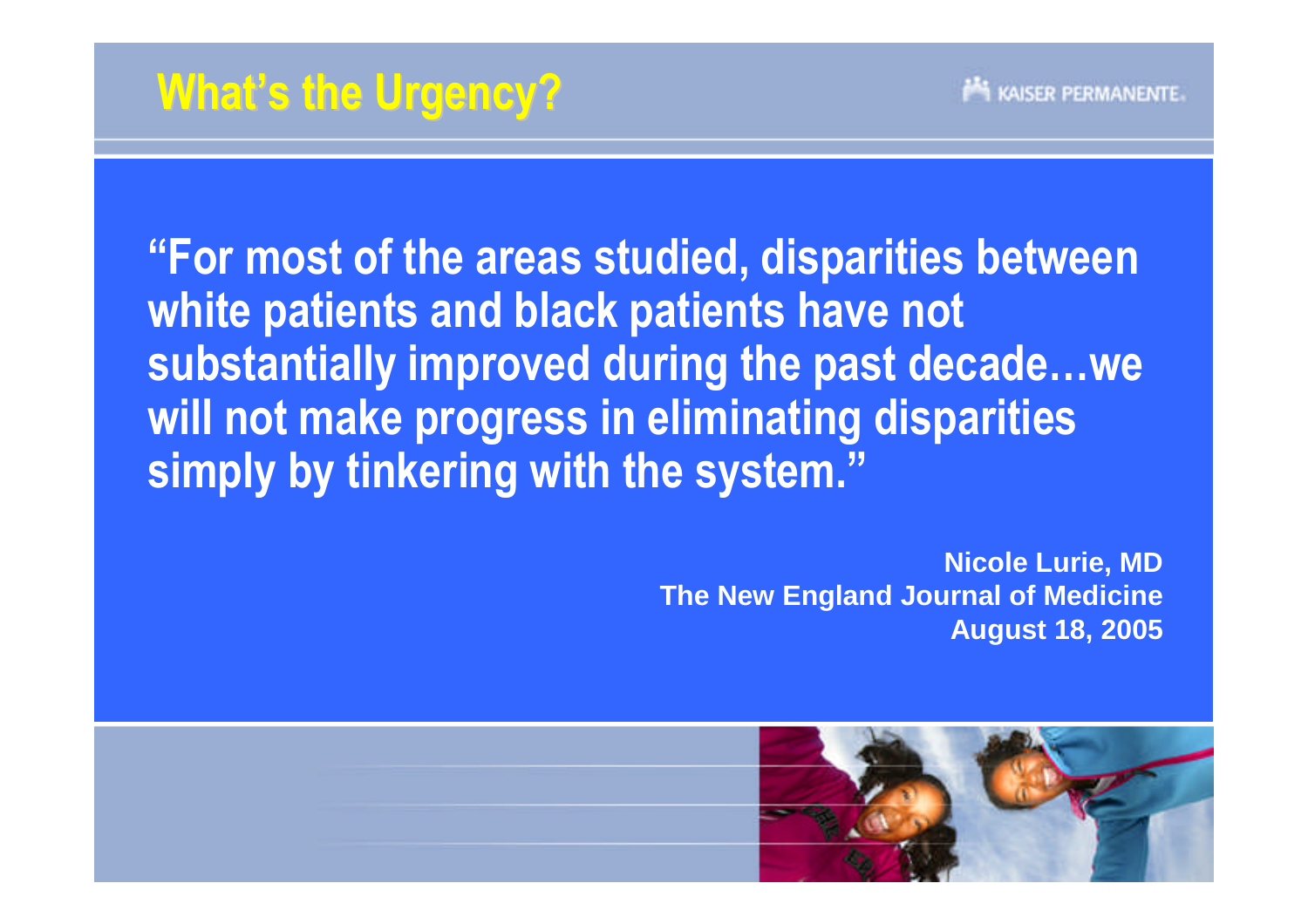## **Three-Pronged Accountability Plan**

KAISER PERMANENTE

**1. Government (local, state, federal)**

**2. Health care industry**

**3. Individuals**

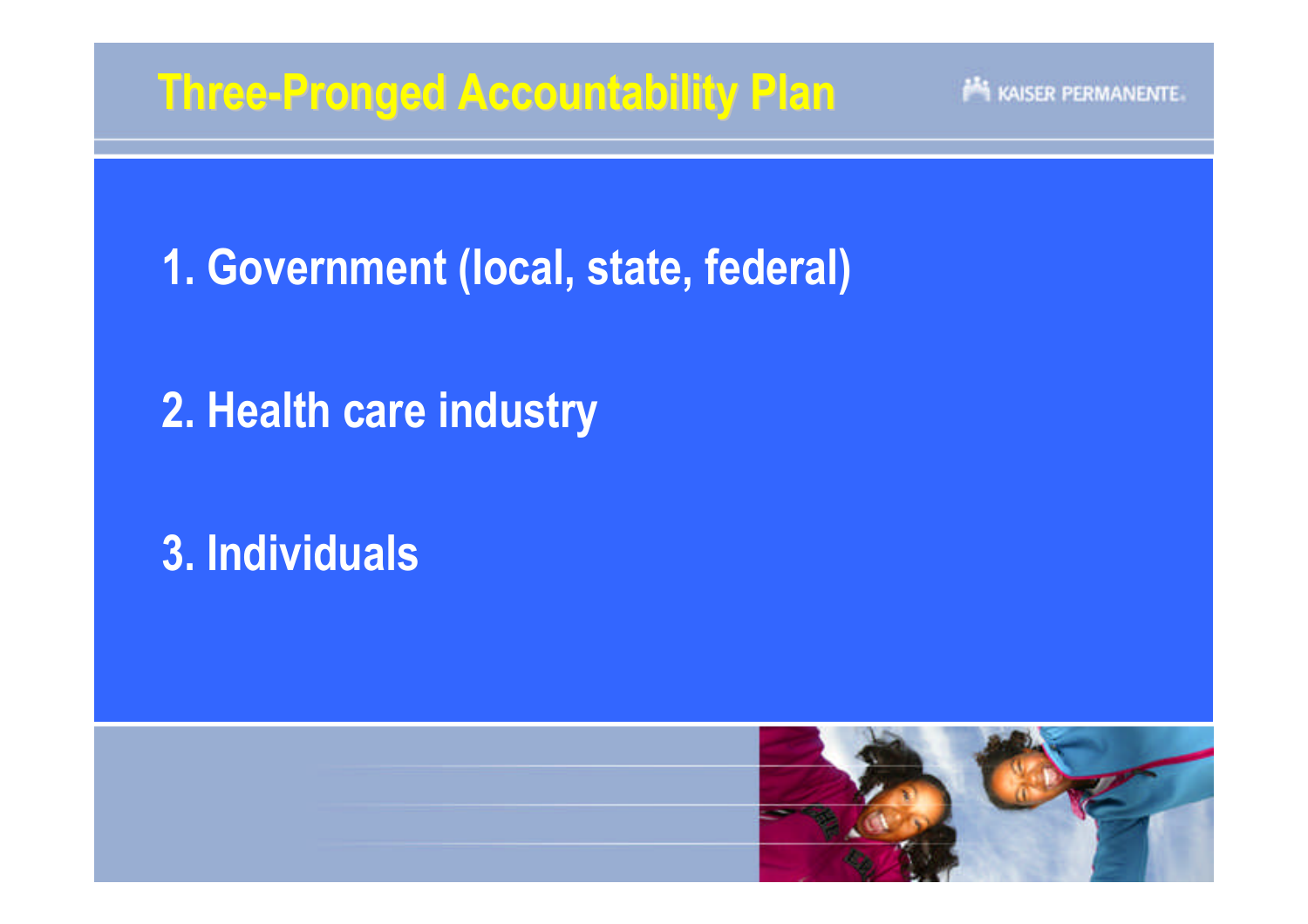#### **Health Care Industry: Examples of Solutions <sup>N</sup> KAISER PERMANENTE.**

- **National Health Plan Collaborative Public/private partnership**
- **Harvard Pilgrim Health Care Institute for Linguistic and Cultural Skills**
- **Kaiser Permanente, Aetna, WellPoint Collecting racial/ethnic and language preference data**
- **Kaiser Permanente**

**Culturally competent care provider training programs Culturally Competent Care Centers of Excellence Farmers' markets; 22 in five states**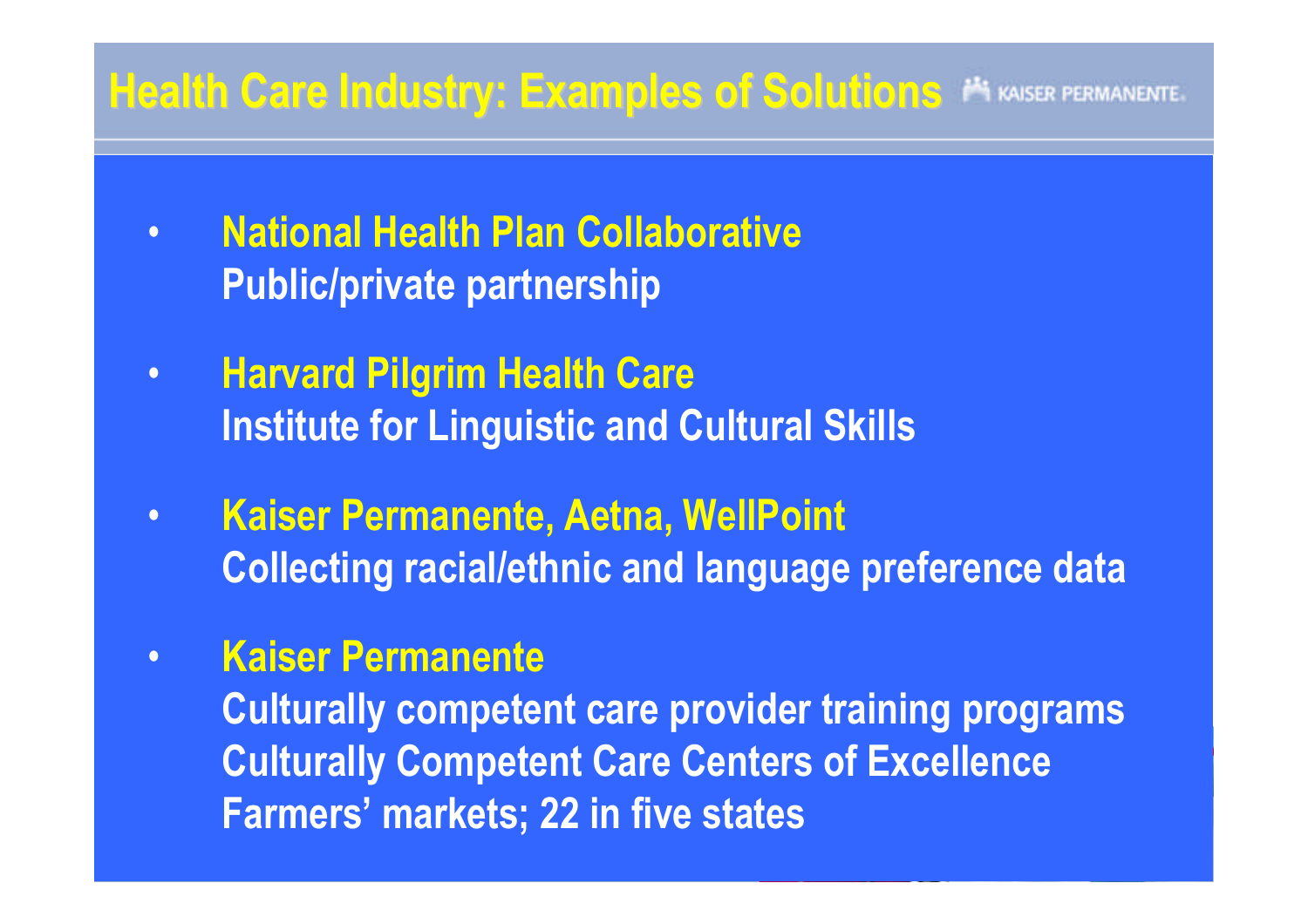## **Five-Point Plan for Individuals**

#### KAISER PERMANENTE.

**1. Know your numbers**

**2. Know your history**

**3. Eat colors**

**4. Be active**

**5. Establish a relationship with a health care provider**